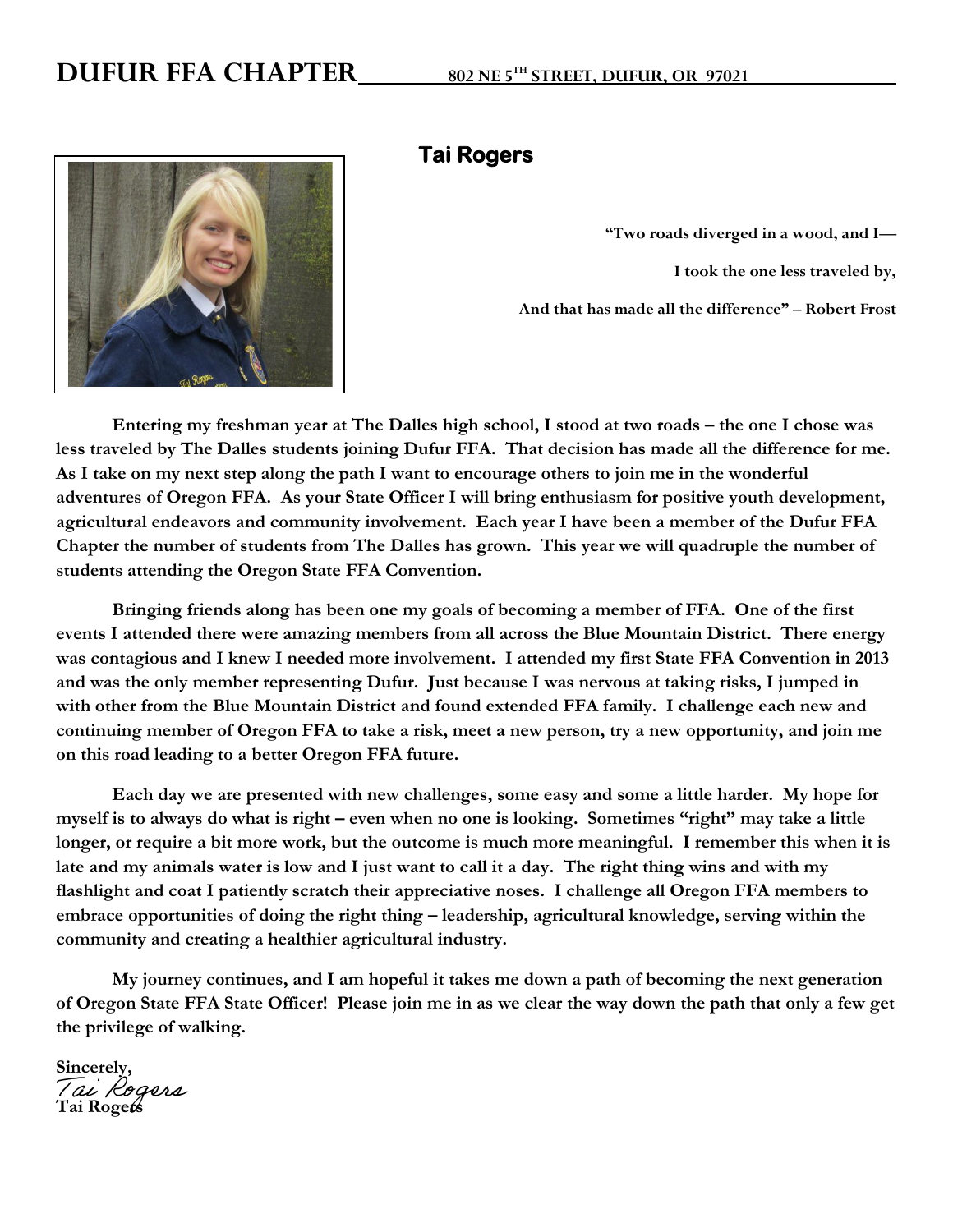# **Freshman Year 2011-2012**

#### **FFA**

- **Creed Speaking- District**
- **Winterhawk Game**
- **State Officer's Visit**
- **Christmas Tree Sales**
- **Ag Sales Days**
- **Dufur Threshing Bee**

#### **School**

- **Cross Country Team**
- **Marching Band**
- **High School Track Team**

### **Other**

- **Country Critters 4H Club – President**
- **Junior Superintendent – Wasco County Fair**
- **Impromptu Speaking – County State**
- **Oregon State Fair – Livestock Exhibitor**
- **Youth Advocate for Health (4H)**
- **Oregon 4H Leadership Camp**
- **American Boer Goat Association**

# **Sophomore Year 2012-2013**

# **FFA**

- **Chapter Reporter**
- **Sophomore Public Speaking**
- **Activities Committee**
- **Ag Sales Day**
- **Winterhawks Game**
- **State Officer's Visit – home stay**
- **Blue Mountain District Meeting Delegate**
- **Christmas Tree Sales**
- **Lamb Showmanship Camp**
- **Oregon State FFA Convention**
- **Linn Benton Livestock Judging**
- **Wasco County Judging Team**
- **Dufur Threshing Bee**

# **Sophomore Year 2012-2013**

#### **School**

- **Cross Country Team**
- **Drum Major –Marching Band**
- **High School Track**
- **Delegate – Hugh O'Brien Leadership Conference**
- **National Honor Society**

### **Other**

- **Public Speaking – Kiwanis**
- **County Critters 4H Club**
- **Junior Superintendent – Wasco County Fair**
- **Impromptu Speaking – County & State**
- **Teen Staff at Oregon State Fair for Livestock Pavilion**
- **Oregon 4H Leadership Camp**
- **Owner – Tai's Goat Garden**

# **Junior Year 2013-2014**

- **FFA**
	- **Chapter Vice- President**
	- **Chairperson – Activities Committee**
	- **Chapter Degree**
	- **Chapter Recruiting Chairperson**
	- **District Job Interviews**
	- **State Officer's Visit – Home Stay**
	- **Ag Sales Days**
	- **Christmas Tree Sales**
	- **Blue Mtn. District Meeting**
	- **Blue Mtn. Leadership Camp**
	- **Oregon State FFA Convention**
	- **Blue Mountain District Secretary**
	- **Dufur Threshing Bee**
	- **Student Supervisor Wasco County FFA Sheep Barn**

#### **School**

- **Cross County Team – Captain, Most Improved Girl, Most Inspirational**
- **Drum Major –Marching Band**
- **Oregon Girls' State – Representative**
- **National Honor Society**

# **Junior Year 2013-2014**

#### **Other**

- **Country Critters 4H – President**
- **Junior Superintendent – Wasco County Fair**
- **Harvest Fest Volunteer**
- **Volunteer – Oregon Fair Advisory Committee**
- **Teen Staff at Oregon State Fair Livestock Pavilion**
- **Oregon 4H Leadership Camp**
- **Chief Joseph Days Rodeo Volunteer**
- **Owner – Tai's Goat Garden**

# **Senior Year 2014-2015**

#### **FFA**

- **Chapter Vice-President**
- **Blue Mountain Leadership Camp Planning &Presentor**
- **State Degree Testing & Application**
- **Ag Sales Days**
- **Christmas Tree Sales**
- **Chairperson, Farm Bureau Ag Appreciation Feed**
- **Oregon State FFA Officer Candidate**

#### **School**

- **Presenter – American Legion Auxiliary**
- **Drum Major – Marching Band**
- **Section Leader – Pep Band**
- **Cross Country Team – Captain, Most Inspirational Girl**
- **National Honor Society**

# **Other**

- **Country Critters 4H Club – Junior Leader**
- **Oregon State Fair Advisory Committee Volunteer**
- **Owner/Operator Tai's Goat Garden – Commercial Goat**

 **Volunteer Assistant Columbia Veterinary Hospital Volunteer The Dalles Senior**